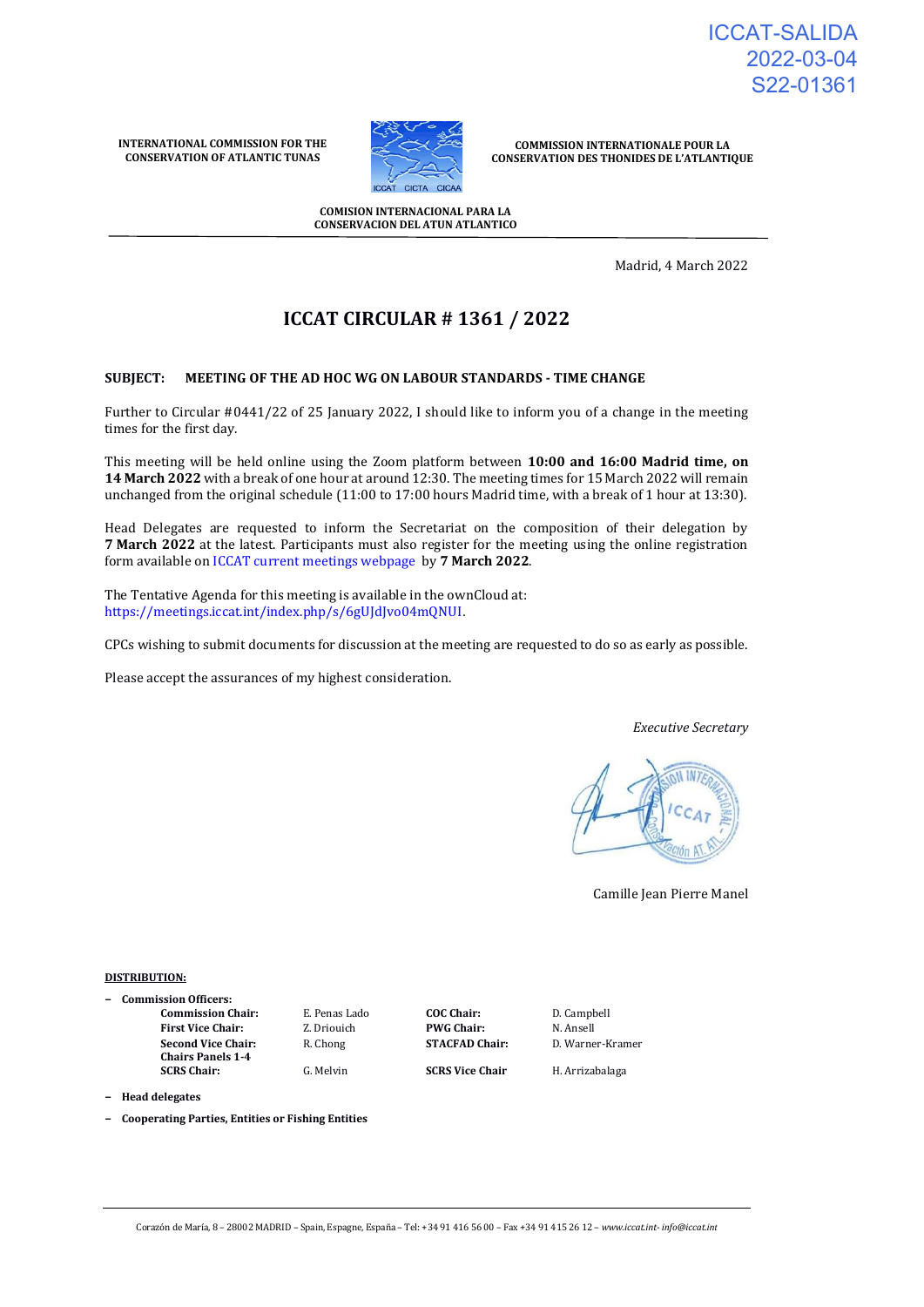ICCAT-SALIDA 2022-01-25 S22-00441

**INTERNATIONAL COMMISSION FOR THE CONSERVATION OF ATLANTIC TUNAS** 



**COMMISSION INTERNATIONALE POUR LA CONSERVATION DES THONIDES DE L'ATLANTIQUE** 

COMISION INTERNACIONAL PARA LA CONSERVACION DEL ATUN ATLANTICO

Madrid, 25 January 2022

# **ICCAT CIRCULAR # 0441 / 2022**

### **SUBJECT: MEETING OF THE AD HOC WORKING GROUP ON LABOUR STANDARDS**

Further to Circular #9260 of 20 December 2021, and in accordance with paragraph 3 of the *[Resolution by](https://www.iccat.int/Documents/Recs/compendiopdf-e/2021-23-e.pdf)  [ICCAT establishing a process to address labor standards in ICCAT fisheries](https://www.iccat.int/Documents/Recs/compendiopdf-e/2021-23-e.pdf)* [\[Rec. 21-23\]](https://www.iccat.int/Documents/Recs/compendiopdf-e/2021-23-e.pdf) a meeting of the *Ad Hoc Working Group on Labour Standards* has been convened for 14-15 March 2022. This meeting will be held online using the Zoom platform between 11:00 and 17:00 Madrid time, with a break of one hour at around 13:30.

In order to organize the online meeting, Head Delegates are requested to inform the Secretariat on the composition of their delegation by **7 March 2022** at the latest. Participants must also register for the meeting using the online registration form available on [ICCAT current meetings webpage](https://www.iccat.int/en/Meetings.html) by **7 March 2022**.

The Tentative Agenda has been developed in consultation with the Chair of the PWG who will chair the opening of the meeting until the Working Group elects its own Chair. This and other meeting documents will be published in the OwnCloud document folder as they become available. All documents will be available in the ownCloud at: <https://meetings.iccat.int/index.php/s/6gUJdJvo04mQNUI>. CPCs wishing to submit documents for discussion at the meeting are requested to do so as early as possible.

Please accept the assurances of my highest consideration.

*Executive Secretary*

Camille Jean Pierre Manel

#### **DISTRIBUTION:**

**− Commission Officers:**

Commission Chair: E. Penas Lado COC Chair: D. Campbell First Vice Chair: Z. Driouich PWG Chair: N. Ansell Second Vice Chair: Chairs Panels 1-4 SCRS Chair: G. Melvin SCRS Vice Chair H. Arrizabalaga

R. Chong STACFAD Chair: D. Warner-Kramer

**− Head delegates**

**− Cooperating Parties, Entities or Fishing Entities**

**Attachment:** Tentative Agenda for the Ad Hoc WG on Labour Standards meeting.